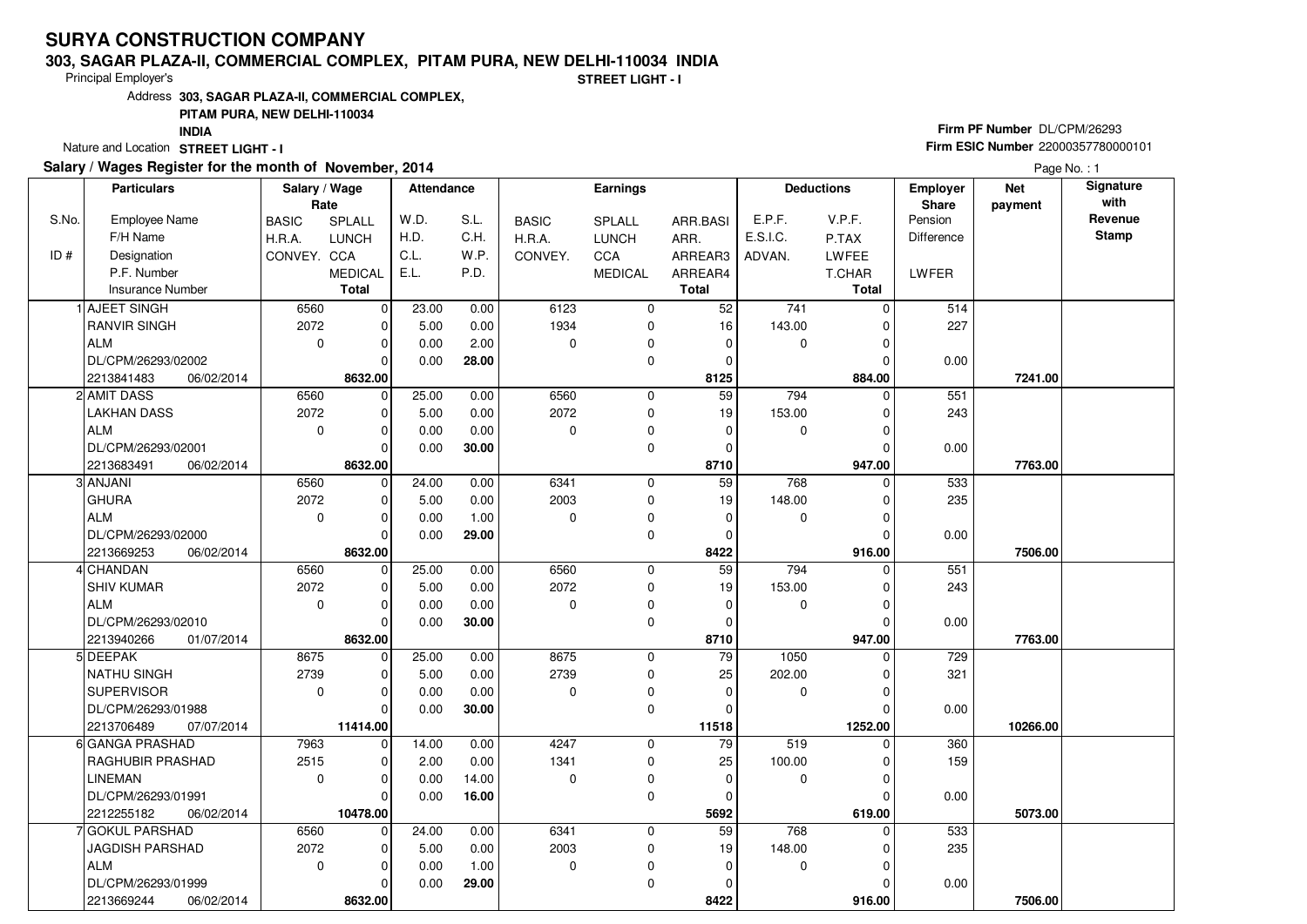#### **303, SAGAR PLAZA-II, COMMERCIAL COMPLEX, PITAM PURA, NEW DELHI-110034 INDIA**

Principal Employer's

**STREET LIGHT - I**

Address**303, SAGAR PLAZA-II, COMMERCIAL COMPLEX,**

### **PITAM PURA, NEW DELHI-110034**

**INDIA**

Nature and Location STREET LIGHT - I

### **Salary / Wages Register for the month of November, 2014**

## **Firm PF Number** DL/CPM/26293 **Firm ESIC Number** <sup>22000357780000101</sup>

Page No. : 2

|       | <b>Particulars</b>       | Salary / Wage<br>Rate |                | <b>Attendance</b> |       |              | <b>Earnings</b> |                 | <b>Deductions</b> |              | <b>Employer</b><br>Share | <b>Net</b><br>payment | Signature<br>with |
|-------|--------------------------|-----------------------|----------------|-------------------|-------|--------------|-----------------|-----------------|-------------------|--------------|--------------------------|-----------------------|-------------------|
| S.No. | Employee Name            | <b>BASIC</b>          | SPLALL         | W.D.              | S.L.  | <b>BASIC</b> | SPLALL          | ARR.BASI        | E.P.F.            | V.P.F.       | Pension                  |                       | Revenue           |
|       | F/H Name                 | H.R.A.                | <b>LUNCH</b>   | H.D.              | C.H.  | H.R.A.       | <b>LUNCH</b>    | ARR.            | E.S.I.C.          | P.TAX        | Difference               |                       | <b>Stamp</b>      |
| ID#   | Designation              | CONVEY. CCA           |                | C.L.              | W.P.  | CONVEY.      | CCA             | ARREAR3         | ADVAN.            | <b>LWFEE</b> |                          |                       |                   |
|       | P.F. Number              |                       | <b>MEDICAL</b> | E.L.              | P.D.  |              | <b>MEDICAL</b>  | ARREAR4         |                   | T.CHAR       | LWFER                    |                       |                   |
|       | <b>Insurance Number</b>  |                       | <b>Total</b>   |                   |       |              |                 | Total           |                   | Total        |                          |                       |                   |
|       | 8 GOPAL KRISHAN GUPTA    | 7963                  | $\mathbf 0$    | 25.00             | 0.00  | 7963         | 0               | 71              | 964               | $\Omega$     | 669                      |                       |                   |
|       | <b>RAMESH CHAND</b>      | 2515                  | $\mathbf 0$    | 5.00              | 0.00  | 2515         | 0               | 23              | 186.00            | $\Omega$     | 295                      |                       |                   |
|       | <b>LINEMAN</b>           | $\mathbf 0$           | $\mathbf 0$    | 0.00              | 0.00  | 0            | 0               | $\mathbf 0$     | 0                 | $\Omega$     |                          |                       |                   |
|       | DL/CPM/26293/02009       |                       | $\Omega$       | 0.00              | 30.00 |              | 0               | $\Omega$        |                   |              | 0.00                     |                       |                   |
|       | 2213247026<br>17/04/2014 |                       | 10478.00       |                   |       |              |                 | 10572           |                   | 1150.00      |                          | 9422.00               |                   |
|       | 9 JAGJEEVAN RAM          | 8675                  | $\mathbf 0$    | 25.00             | 0.00  | 8675         | 0               | 79              | 1050              | $\Omega$     | 729                      |                       |                   |
|       | LT SHYAM LAL             | 2739                  | $\mathbf 0$    | 5.00              | 0.00  | 2739         | $\mathbf 0$     | 25              | 202.00            | $\Omega$     | 321                      |                       |                   |
|       | SUPERVISOR               | $\mathbf 0$           | $\Omega$       | 0.00              | 0.00  | 0            | 0               | $\mathbf 0$     | 0                 | $\Omega$     |                          |                       |                   |
|       | DL/CPM/26293/01990       |                       | $\Omega$       | 0.00              | 30.00 |              | $\mathbf 0$     | $\Omega$        |                   |              | 0.00                     |                       |                   |
|       | 2211859480<br>06/02/2014 |                       | 11414.00       |                   |       |              |                 | 11518           |                   | 1252.00      |                          | 10266.00              |                   |
|       | 10 JUNG BAHADUR          | 7963                  | $\mathbf 0$    | 25.00             | 0.00  | 7963         | 0               | $\overline{79}$ | 965               | 0            | 670                      |                       |                   |
|       | MANGROO SAROJ            | 2515                  | $\mathbf 0$    | 5.00              | 0.00  | 2515         | 0               | 25              | 186.00            | $\Omega$     | 295                      |                       |                   |
|       | <b>LINEMAN</b>           | $\mathbf 0$           | $\Omega$       | 0.00              | 0.00  | $\Omega$     | 0               | $\Omega$        | $\mathbf 0$       | $\Omega$     |                          |                       |                   |
|       | DL/CPM/26293/02004       |                       | $\Omega$       | 0.00              | 30.00 |              | 0               | $\Omega$        |                   |              | 0.00                     |                       |                   |
|       | 2213605623<br>06/02/2014 |                       | 10478.00       |                   |       |              |                 | 10582           |                   | 1151.00      |                          | 9431.00               |                   |
|       | 11 KISHAN LAL            | 7963                  | 0              | 12.00             | 0.00  | 3716         | $\mathbf 0$     | $\overline{74}$ | 455               | $\Omega$     | 316                      |                       |                   |
|       | <b>SITA RAM</b>          | 2515                  | $\mathbf 0$    | 2.00              | 0.00  | 1174         | 0               | 23              | 88.00             | $\Omega$     | 139                      |                       |                   |
|       | <b>LINEMAN</b>           | $\Omega$              | $\Omega$       | 0.00              | 16.00 | $\Omega$     | 0               | $\Omega$        | $\mathbf 0$       | $\Omega$     |                          |                       |                   |
|       | DL/CPM/26293/02008       |                       | $\Omega$       | 0.00              | 14.00 |              | $\mathbf 0$     | 0               |                   |              | 0.00                     |                       |                   |
|       | 2213627265<br>04/04/2014 |                       | 10478.00       |                   |       |              |                 | 4987            |                   | 543.00       |                          | 4444.00               |                   |
|       | 12 MANOJ KUMAR           | 6560                  | $\mathbf 0$    | 25.00             | 0.00  | 6560         | $\mathbf 0$     | 59              | 794               |              | 551                      |                       |                   |
|       | BALRAM                   | 2072                  | $\Omega$       | 5.00              | 0.00  | 2072         | 0               | 19              | 153.00            | $\Omega$     | 243                      |                       |                   |
|       | ALM                      | $\mathbf 0$           | $\Omega$       | 0.00              | 0.00  | $\Omega$     | $\mathbf 0$     | $\mathbf 0$     | 0                 | $\Omega$     |                          |                       |                   |
|       | DL/CPM/26293/01992       |                       | $\Omega$       | 0.00              | 30.00 |              | 0               | 0               |                   |              | 0.00                     |                       |                   |
|       | 2212469466<br>06/02/2014 |                       | 8632.00        |                   |       |              |                 | 8710            |                   | 947.00       |                          | 7763.00               |                   |
|       | 13 NARESH                | 6560                  | $\mathbf 0$    | 24.00             | 0.00  | 6341         | 0               | 59              | 768               | $\Omega$     | 533                      |                       |                   |
|       | LT. KESHA                | 2072                  | $\Omega$       | 5.00              | 0.00  | 2003         | $\mathbf 0$     | 19              | 148.00            | $\Omega$     | 235                      |                       |                   |
|       | ALM                      | $\mathbf 0$           | $\Omega$       | 0.00              | 1.00  | $\Omega$     | $\mathbf 0$     | $\mathbf 0$     | 0                 |              |                          |                       |                   |
|       | DL/CPM/26293/01998       |                       | $\Omega$       | 0.00              | 29.00 |              | 0               | $\Omega$        |                   | 0            | 0.00                     |                       |                   |
|       | 2213650865<br>06/02/2014 |                       | 8632.00        |                   |       |              |                 | 8422            |                   | 916.00       |                          | 7506.00               |                   |
|       | 14 PRATAP                | 7963                  | $\Omega$       | 21.00             | 0.00  | 6901         | $\mathbf 0$     | 79              | 838               | $\Omega$     | 581                      |                       |                   |
|       | KESHA                    | 2515                  | $\mathbf 0$    | 5.00              | 0.00  | 2180         | $\pmb{0}$       | 25              | 161.00            |              | 257                      |                       |                   |
|       | <b>LINEMAN</b>           | $\mathbf{0}$          | $\Omega$       | 0.00              | 4.00  | $\mathbf 0$  | 0               | $\mathbf 0$     | 0                 | $\Omega$     |                          |                       |                   |
|       | DL/CPM/26293/01993       |                       | 0              | 0.00              | 26.00 |              | 0               | 0               |                   |              | 0.00                     |                       |                   |
|       | 2212469469<br>06/02/2014 |                       | 10478.00       |                   |       |              |                 | 9185            |                   | 999.00       |                          | 8186.00               |                   |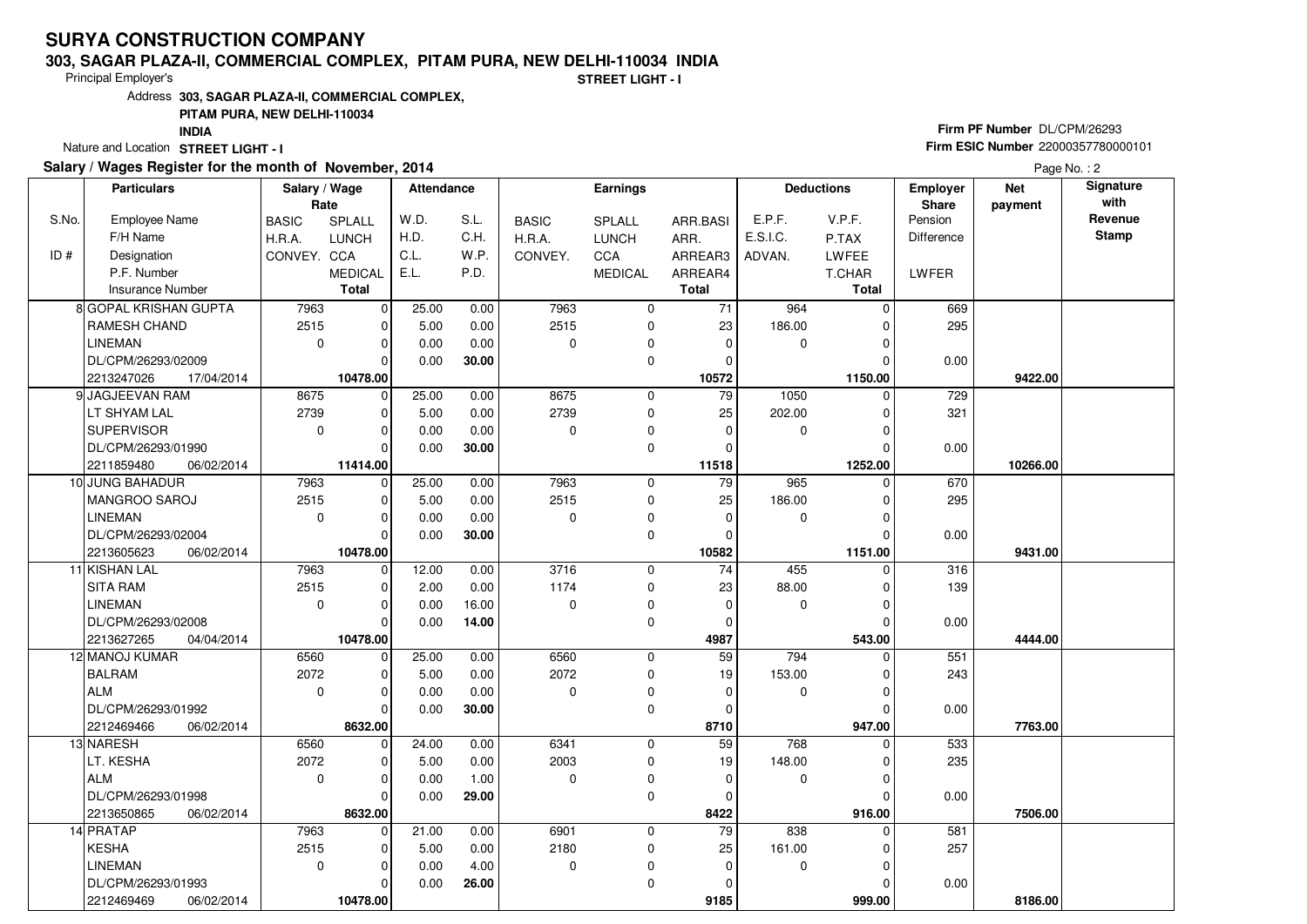#### **303, SAGAR PLAZA-II, COMMERCIAL COMPLEX, PITAM PURA, NEW DELHI-110034 INDIA**

Principal Employer's

**STREET LIGHT - I**

Address**303, SAGAR PLAZA-II, COMMERCIAL COMPLEX,**

### **PITAM PURA, NEW DELHI-110034**

**INDIA**

Nature and Location STREET LIGHT - I

### **Salary / Wages Register for the month of November, 2014**

## **Firm PF Number** DL/CPM/26293 **Firm ESIC Number** <sup>22000357780000101</sup>

Page No.: 3

|       | <b>Particulars</b>       | Salary / Wage<br>Rate |                | <b>Attendance</b> |       |              | Earnings       |                 | <b>Deductions</b> |              | <b>Employer</b><br>Share | <b>Net</b><br>payment | Signature<br>with |
|-------|--------------------------|-----------------------|----------------|-------------------|-------|--------------|----------------|-----------------|-------------------|--------------|--------------------------|-----------------------|-------------------|
| S.No. | Employee Name            | <b>BASIC</b>          | SPLALL         | W.D.              | S.L.  | <b>BASIC</b> | SPLALL         | ARR.BASI        | E.P.F.            | V.P.F.       | Pension                  |                       | Revenue           |
|       | F/H Name                 | H.R.A.                | <b>LUNCH</b>   | H.D.              | C.H.  | H.R.A.       | <b>LUNCH</b>   | ARR.            | E.S.I.C.          | P.TAX        | Difference               |                       | <b>Stamp</b>      |
| ID#   | Designation              | CONVEY. CCA           |                | C.L.              | W.P.  | CONVEY.      | CCA            | ARREAR3         | ADVAN.            | <b>LWFEE</b> |                          |                       |                   |
|       | P.F. Number              |                       | <b>MEDICAL</b> | E.L.              | P.D.  |              | <b>MEDICAL</b> | ARREAR4         |                   | T.CHAR       | LWFER                    |                       |                   |
|       | <b>Insurance Number</b>  |                       | <b>Total</b>   |                   |       |              |                | Total           |                   | Total        |                          |                       |                   |
|       | 15 PUSHPENDAR KUMAR      | 6560                  | $\mathbf 0$    | 25.00             | 0.00  | 6560         | 0              | 59              | 794               | $\Omega$     | 551                      |                       |                   |
|       | LT. AMAR LAL             | 2072                  | $\mathbf 0$    | 5.00              | 0.00  | 2072         | 0              | 19              | 153.00            | $\Omega$     | 243                      |                       |                   |
|       | ALM                      | $\mathbf 0$           | $\mathbf 0$    | 0.00              | 0.00  | 0            | 0              | 0               | 0                 | $\Omega$     |                          |                       |                   |
|       | DL/CPM/26293/02006       |                       | $\Omega$       | 0.00              | 30.00 |              | 0              | 0               |                   |              | 0.00                     |                       |                   |
|       | 2213912913<br>04/04/2014 |                       | 8632.00        |                   |       |              |                | 8710            |                   | 947.00       |                          | 7763.00               |                   |
|       | 16 RAJESH KUMAR          | 7963                  | $\mathbf 0$    | 25.00             | 0.00  | 7963         | 0              | 79              | 965               | $\Omega$     | 670                      |                       |                   |
|       | <b>DUDH NATH</b>         | 2515                  | $\mathbf 0$    | 5.00              | 0.00  | 2515         | $\mathbf 0$    | 25              | 186.00            | $\Omega$     | 295                      |                       |                   |
|       | <b>LINEMAN</b>           | $\mathbf 0$           | $\Omega$       | 0.00              | 0.00  | 0            | 0              | $\mathbf 0$     | 0                 |              |                          |                       |                   |
|       | DL/CPM/26293/01987       |                       | $\Omega$       | 0.00              | 30.00 |              | $\mathbf 0$    | $\Omega$        |                   |              | 0.00                     |                       |                   |
|       | 2211859473<br>06/02/2014 |                       | 10478.00       |                   |       |              |                | 10582           |                   | 1151.00      |                          | 9431.00               |                   |
|       | 17 RAJESH KUMAR          | 7963                  | $\mathbf 0$    | 25.00             | 0.00  | 7963         | 0              | $\overline{79}$ | 965               | 0            | 670                      |                       |                   |
|       | <b>GURU PRASAD</b>       | 2515                  | $\mathbf 0$    | 5.00              | 0.00  | 2515         | 0              | 25              | 186.00            | $\Omega$     | 295                      |                       |                   |
|       | <b>LINEMAN</b>           | $\mathbf 0$           | $\Omega$       | 0.00              | 0.00  | $\Omega$     | 0              | $\Omega$        | $\mathbf 0$       | $\Omega$     |                          |                       |                   |
|       | DL/CPM/26293/01997       |                       | $\Omega$       | 0.00              | 30.00 |              | 0              | $\Omega$        |                   |              | 0.00                     |                       |                   |
|       | 2213134246<br>06/02/2014 |                       | 10478.00       |                   |       |              |                | 10582           |                   | 1151.00      |                          | 9431.00               |                   |
|       | 18 RAM KISHOR            | 7963                  | $\mathbf 0$    | 25.00             | 0.00  | 7963         | $\mathbf 0$    | 79              | 965               | $\Omega$     | 670                      |                       |                   |
|       | <b>SUNDER LAL</b>        | 2515                  | $\Omega$       | 5.00              | 0.00  | 2515         | 0              | 25              | 186.00            | $\Omega$     | 295                      |                       |                   |
|       | <b>LINEMAN</b>           | $\Omega$              | $\Omega$       | 0.00              | 0.00  | $\Omega$     | 0              | $\Omega$        | $\mathbf 0$       | $\Omega$     |                          |                       |                   |
|       | DL/CPM/26293/01989       |                       | $\Omega$       | 0.00              | 30.00 |              | $\mathbf 0$    | $\Omega$        |                   |              | 0.00                     |                       |                   |
|       | 2211859474<br>06/02/2014 |                       | 10478.00       |                   |       |              |                | 10582           |                   | 1151.00      |                          | 9431.00               |                   |
|       | 19 RAM RATAN             | 8675                  | $\mathbf 0$    | 8.00              | 0.00  | 2603         | $\mathbf 0$    | 79              | 322               |              | 223                      |                       |                   |
|       | <b>DULARE LAL</b>        | 2739                  | $\Omega$       | 1.00              | 0.00  | 822          | 0              | 25              | 62.00             | $\Omega$     | 99                       |                       |                   |
|       | <b>SUPERVISOR</b>        | $\mathbf 0$           | $\Omega$       | 0.00              | 21.00 | $\Omega$     | $\mathbf 0$    | $\mathbf 0$     | $\mathbf 0$       | 0            |                          |                       |                   |
|       | DL/CPM/26293/01986       |                       | $\Omega$       | 0.00              | 9.00  |              | 0              | 0               |                   |              | 0.00                     |                       |                   |
|       | 2211685745<br>06/02/2014 |                       | 11414.00       |                   |       |              |                | 3529            |                   | 384.00       |                          | 3145.00               |                   |
|       | 20 RAMJEET YADAV         | 7963                  | $\mathbf 0$    | 25.00             | 0.00  | 7963         | $\mathbf 0$    | 79              | 965               | $\Omega$     | 670                      |                       |                   |
|       | PHOOL CHAND YADAV        | 2515                  | $\Omega$       | 5.00              | 0.00  | 2515         | $\mathbf 0$    | 25              | 186.00            | $\Omega$     | 295                      |                       |                   |
|       | <b>LINEMAN</b>           | $\mathbf 0$           | $\Omega$       | 0.00              | 0.00  | $\Omega$     | $\mathbf 0$    | $\mathbf 0$     | 0                 |              |                          |                       |                   |
|       | DL/CPM/26293/01994       |                       | $\Omega$       | 0.00              | 30.00 |              | $\mathbf 0$    | $\Omega$        |                   |              | 0.00                     |                       |                   |
|       | 2212469476<br>06/02/2014 |                       | 10478.00       |                   |       |              |                | 10582           |                   | 1151.00      |                          | 9431.00               |                   |
|       | 21 SHRIKANT              | 7963                  | $\Omega$       | 24.00             | 0.00  | 7698         | $\mathbf 0$    | 69              | 932               | $\Omega$     | 647                      |                       |                   |
|       | <b>SONPAL SINGH</b>      | 2515                  | $\mathbf 0$    | 5.00              | 0.00  | 2431         | $\pmb{0}$      | 22              | 179.00            |              | 285                      |                       |                   |
|       | <b>DRIVER</b>            | $\mathbf{0}$          | $\Omega$       | 0.00              | 1.00  | $\mathbf 0$  | 0              | $\mathbf 0$     | 0                 | $\Omega$     |                          |                       |                   |
|       | DL/CPM/26293/02007       |                       | 0              | 0.00              | 29.00 |              | 0              | 0               |                   |              | 0.00                     |                       |                   |
|       | 2213675322<br>01/04/2014 |                       | 10478.00       |                   |       |              |                | 10220           |                   | 1111.00      |                          | 9109.00               |                   |